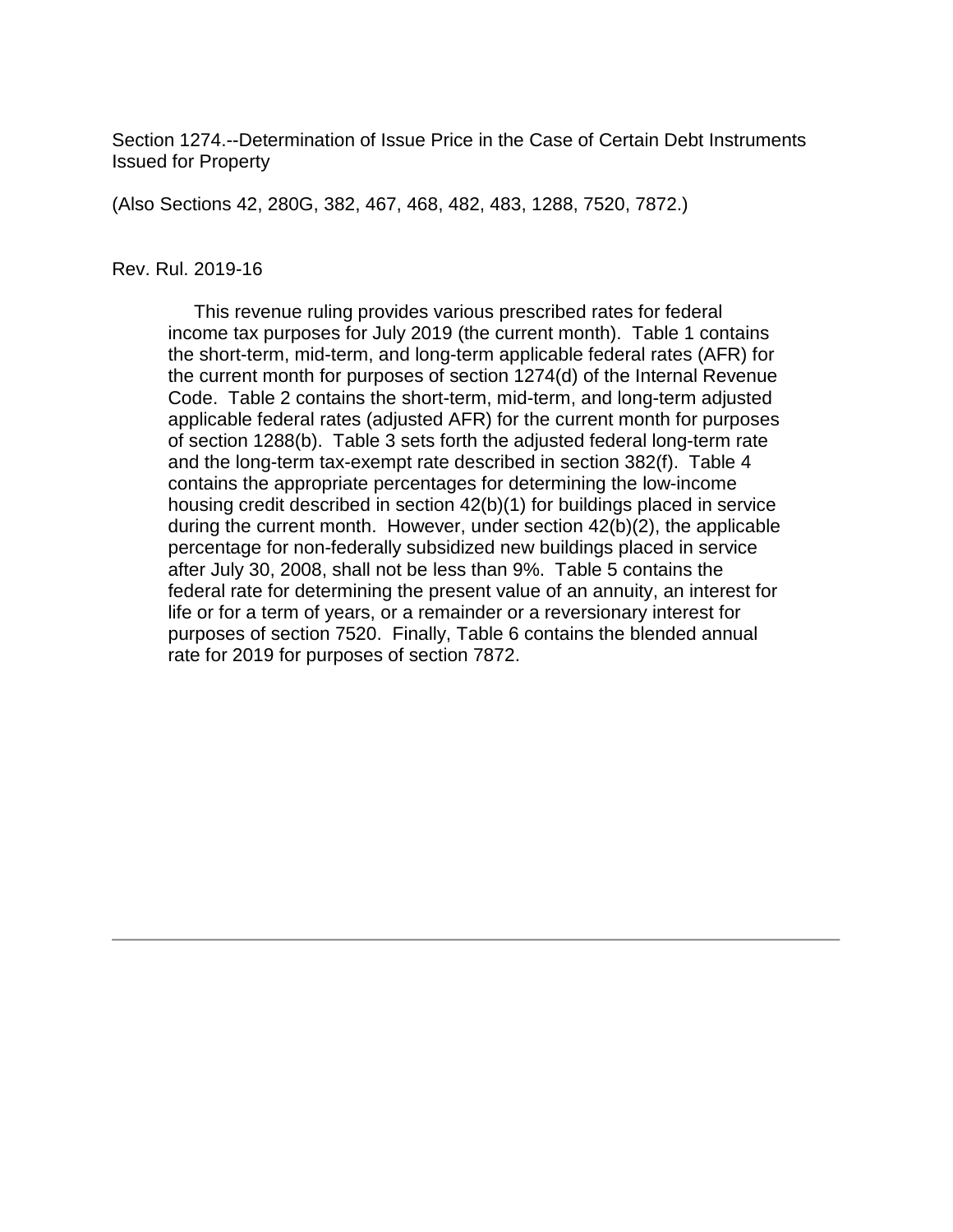### REV. RUL. 2019-16 TABLE 1

# Applicable Federal Rates (AFR) for July 2019

|            | Period for Compounding |            |                  |                |  |
|------------|------------------------|------------|------------------|----------------|--|
|            | <b>Annual</b>          | Semiannual | <b>Quarterly</b> | <b>Monthly</b> |  |
|            |                        |            |                  |                |  |
|            | Short-term             |            |                  |                |  |
|            |                        |            |                  |                |  |
| AFR        | 2.13%                  | 2.12%      | 2.11%            | 2.11%          |  |
| 110% AFR   | 2.34%                  | 2.33%      | 2.32%            | 2.32%          |  |
| 120% AFR   | 2.56%                  | 2.54%      | 2.53%            | 2.53%          |  |
| 130% AFR   | 2.78%                  | 2.76%      | 2.75%            | 2.74%          |  |
|            | Mid-term               |            |                  |                |  |
|            |                        |            |                  |                |  |
| <b>AFR</b> | 2.08%                  | 2.07%      | 2.06%            | 2.06%          |  |
| 110% AFR   | 2.29%                  | 2.28%      | 2.27%            | 2.27%          |  |
| 120% AFR   | 2.50%                  | 2.48%      | 2.47%            | 2.47%          |  |
| 130% AFR   | 2.71%                  | 2.69%      | 2.68%            | 2.68%          |  |
| 150% AFR   | 3.13%                  | 3.11%      | 3.10%            | 3.09%          |  |
| 175% AFR   | 3.65%                  | 3.62%      | 3.60%            | 3.59%          |  |
|            |                        |            |                  |                |  |
|            | Long-term              |            |                  |                |  |
| <b>AFR</b> | 2.50%                  | 2.48%      | 2.47%            | 2.47%          |  |
| 110% AFR   | 2.75%                  | 2.73%      | 2.72%            | 2.71%          |  |
| 120% AFR   | 3.00%                  | 2.98%      | 2.97%            | 2.96%          |  |
| 130% AFR   |                        |            | 3.21%            |                |  |
|            | 3.25%                  | 3.22%      |                  | 3.20%          |  |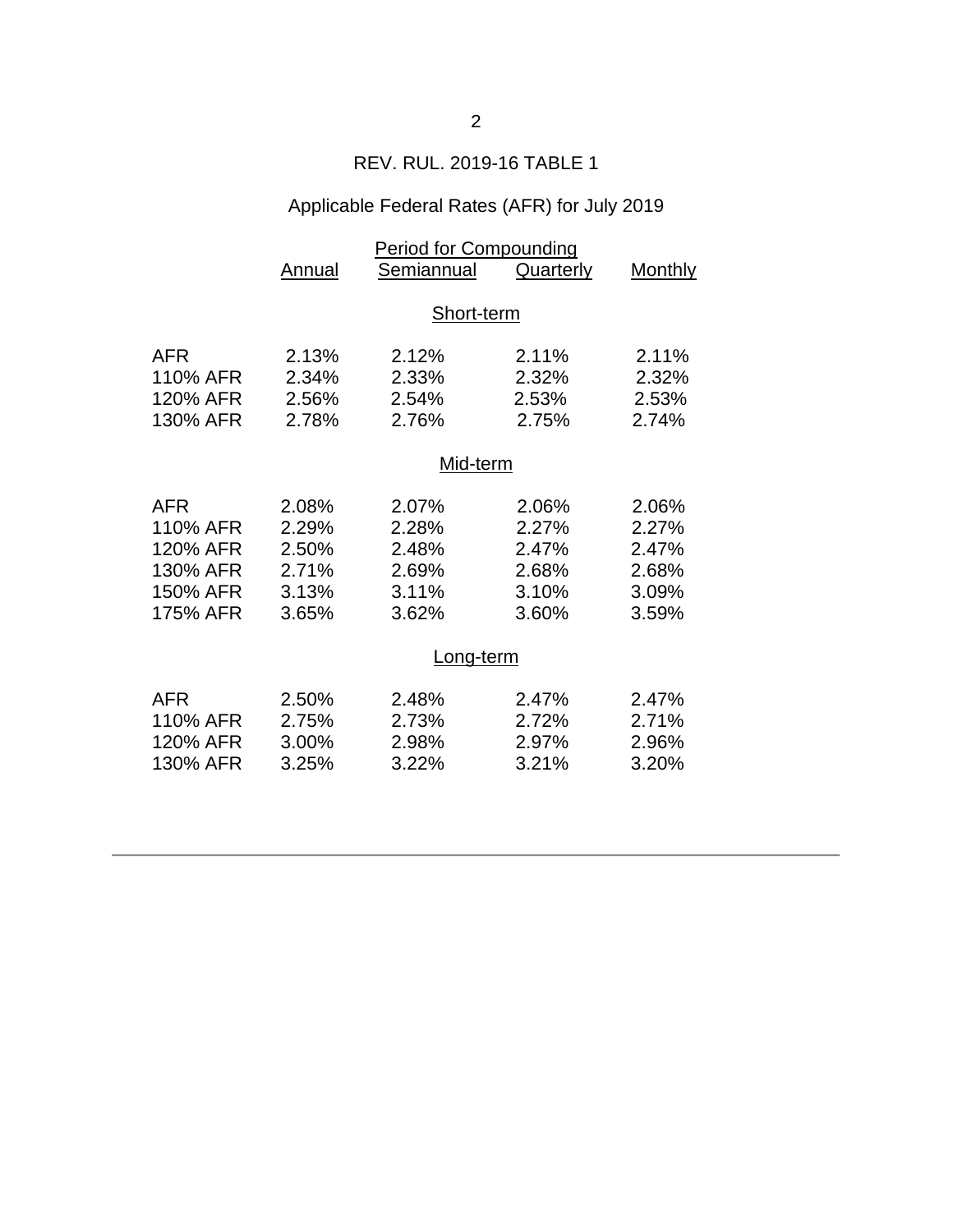#### REV. RUL. 2019-16 TABLE 2

### Adjusted AFR for July 2019

|                            | Period for Compounding |            |           |         |
|----------------------------|------------------------|------------|-----------|---------|
|                            | Annual                 | Semiannual | Quarterly | Monthly |
| Short-term<br>adjusted AFR | 1.62%                  | 1.61%      | 1.61%     | 1.60%   |
| Mid-term<br>adjusted AFR   | 1.58%                  | 1.57%      | 1.57%     | 1.56%   |
| Long-term<br>adjusted AFR  | 1.89%                  | 1.88%      | 1.88%     | 1.87%   |

### REV. RUL. 2019-16 TABLE 3

| Rates Under Section 382 for July 2019                                                                                                                                                |       |
|--------------------------------------------------------------------------------------------------------------------------------------------------------------------------------------|-------|
| Adjusted federal long-term rate for the current month                                                                                                                                | 1.89% |
| Long-term tax-exempt rate for ownership changes during the<br>current month (the highest of the adjusted federal long-term<br>rates for the current month and the prior two months.) | 2.09% |

## REV. RUL. 2019-16 TABLE 4